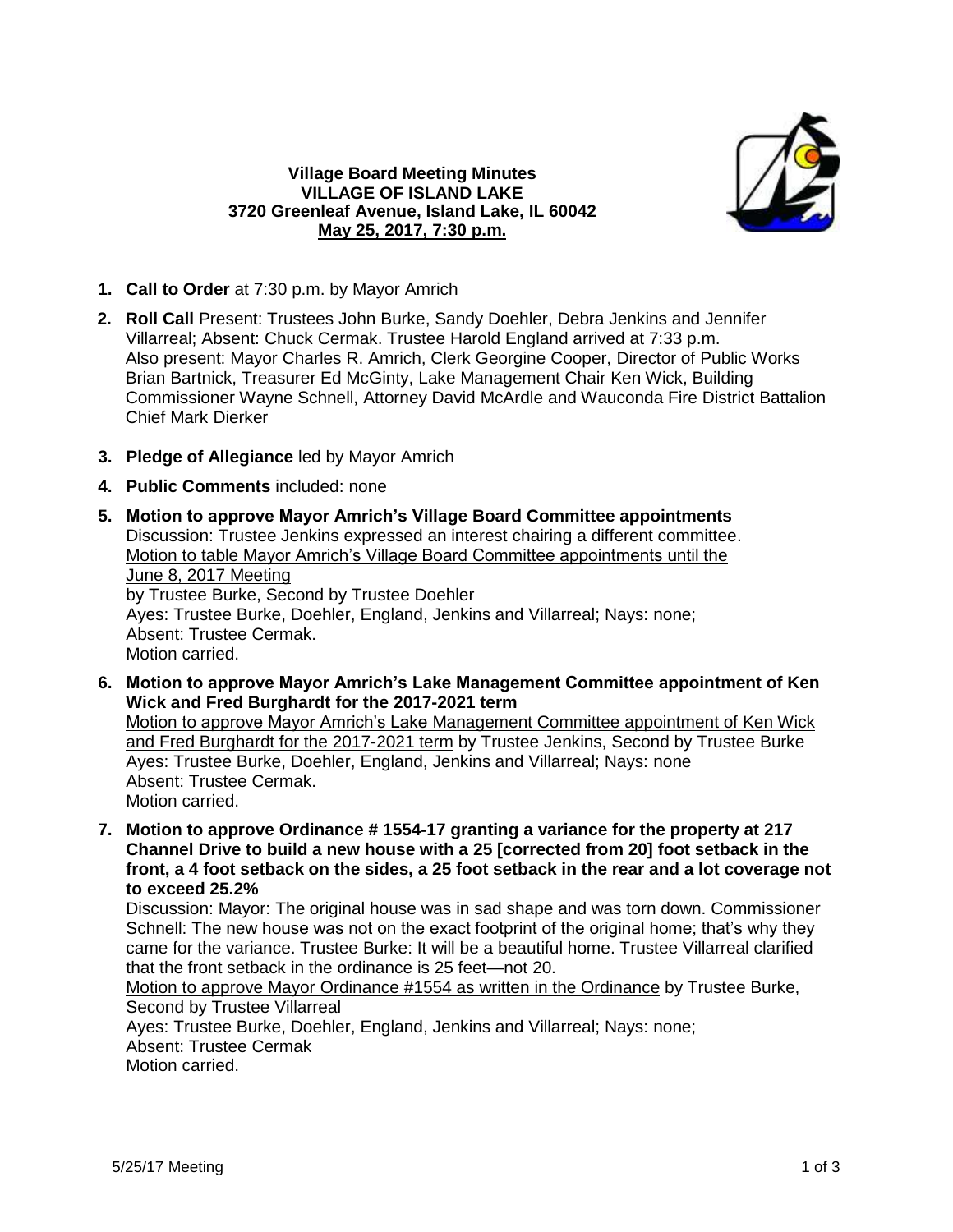## **8. Motion to approve Clarke Aquatic Lake Weed Treatment in the amount not to exceed \$13,500.00**

Motion to approve Clarke Aquatic Lake Weed Treatment in the amount not to exceed \$13,500.00 by Trustee Villarreal, Second by Trustee Doehler Ayes: Trustee Burke, Doehler, England, Jenkins and Villarreal; Nays: none Absent: Trustee Cermak. Motion carried.

**9. Discussion of lone bid in the amount \$17,051.00 for the 1997 John Deere 410 Backhoe; motion to accept or reject bid; motion to send the backhoe to the June 3, 2017 auction with a \$20,000.00 minimum bid**

Discussion: Trustee Villarreal asked Brian Bartnick his recommendation. He responded that he would put it in the June 3 auction, that there were no fees for us to do so and that we have in the past sold for a higher price at auction than we anticipated.

Motion to reject the lone bid and send the backhoe to the June 3, 2017 auction with a \$20,000.00 minimum bid by Trustee Villarreal, Second by Trustee Doehler Discussion: Trustee Villarreal asked Brian Bartnick his recommendation. He responded that he'd put it in the auction. We have time to put it in the auction Ayes: Trustee Burke, Doehler, England, Jenkins and Villarreal; Nays: none. Absent: Trustee Cermak. Motion carried.

- **10. Mayor Comments** included: Brief explanation of informational items in the packet: Steve Verseman's information about Lakeview Bridge project; letter of invitation for boat tour (June 11 is the date preferred by the Board members); Memorial Day Celebration on May 29, 2017 at 3:00 p.m. at Veterans Park and his letter to IL Tollway Authority in support of Route 53 Environmental Impact Study. Trustee Burke, Commissioner Schnell and Mayor Amrich met with Circle K about a Shell Gas Station at 176 and River. Trustee Burke: The property would need to be annexed; they want to have video gaming. Do we need to have another gas station there? They will still have to work with County and State for entrance and egress; he is concerned about the flood plain. Trustee Jenkins: Would prefer a restaurant but this could help keep gas prices down; is concerned about flooding. Trustee Doehler shared the concern about where the water will go. Trustee Burke reiterated concern about the flood plain. Trustee England said that something will be built there eventually and that engineers will determine whether it's suitable. Trustee Burke: Car wash proposed is near the homes. Traffic-wise, it would be difficult on River Road. Mayor: There are environmental issues with the property. Trustees Doehler, Jenkins and Burke said they were not in favor of it. Trustee England: I like bringing money to our Village and have no problem with it. Trustee Villarreal: The Mobil station invested money to improve that station; the competition would hurt them.
- **11. Trustee Comments** included: Trustee Doehler: The irises are popping; it will take a few years to get them established. Cricket will go in in the former Oinkin' Good site on E. State Road. Commissioner Schell is pushing the property owner of that center to fix the parking lot. Sophia's has al fresco dining. El Norteño is getting their patio ready. Shop and eat Island Lake. Trustee Jenkins: Fundraiser dinner sponsored by the Lions and Lioness Clubs for Ken Anderson on June 3, 2017 will be held at the Village Hall to help with his mounting medical bills. First Concert in the Park is June 9 at 7:00 p.m. at Veterans Park. Trustee Villarreal: Is willing to switch to Parks, Lakes, Recreation and Education Committee. Trustee Doehler is also willing to take that committee. Mayor Amrich will revisit those appointments.

Trustee Burke praised Joe Zeinz and the Zoning Board for their work—especially on the 217 Channel Drive property.